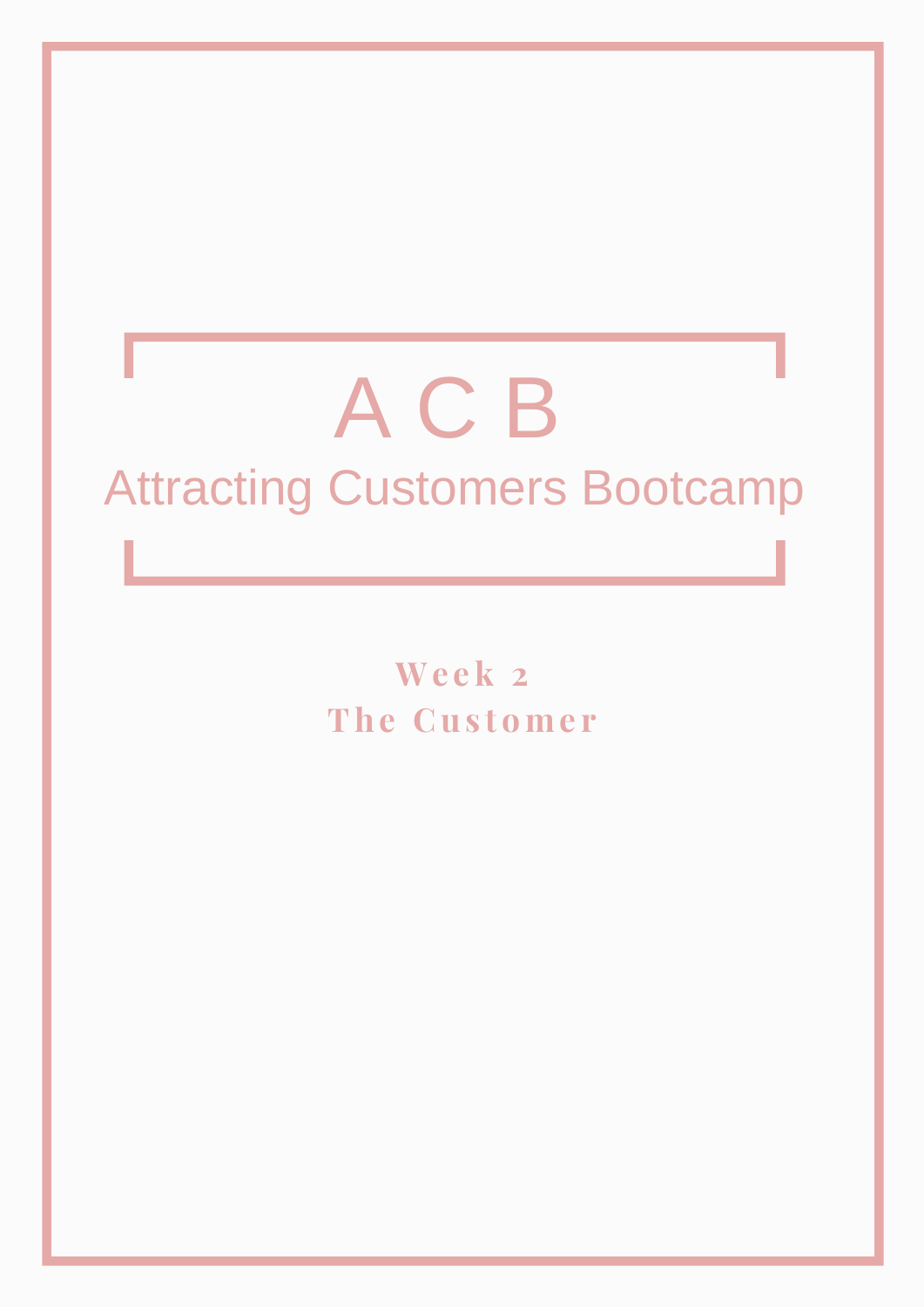# **We e k 2 The C us t ome r**

Before we get started let's re-cap the outcomes from the ACB course:

- Understand what marketing is
- Understand how marketing can benefit you
- Understand your client completely
- Learn how to identify the best products or services to increase sales
- Identify the best way to promote your products
- Discover how you can give your customers the best experience
- Work out how you can stand out from your competitors
- Create a realistic and relevant marketing strategy

This week we will focus on the most important learning outcome:

Understand your client completely

We will be looking at three aspects of this topic to enable you to understand you customer completely:

- Who your Ideal Customer is
- How your customers decide on a product or service
- How your customers purchase a product or service

This week we will explore each of the above elements in three separate videos. This workbook covers all three elements.

#### **Introduction**

We all need customers to purchase our products, and in theory every in the world is a potential customer.

You may have heard the phrase, 'they are not my customer' and that is true. Some people will not be your customers. They will not recognise the benefits you can bring to them and they do not want your service or product.

That's OK. A successful business is not everything to everyone.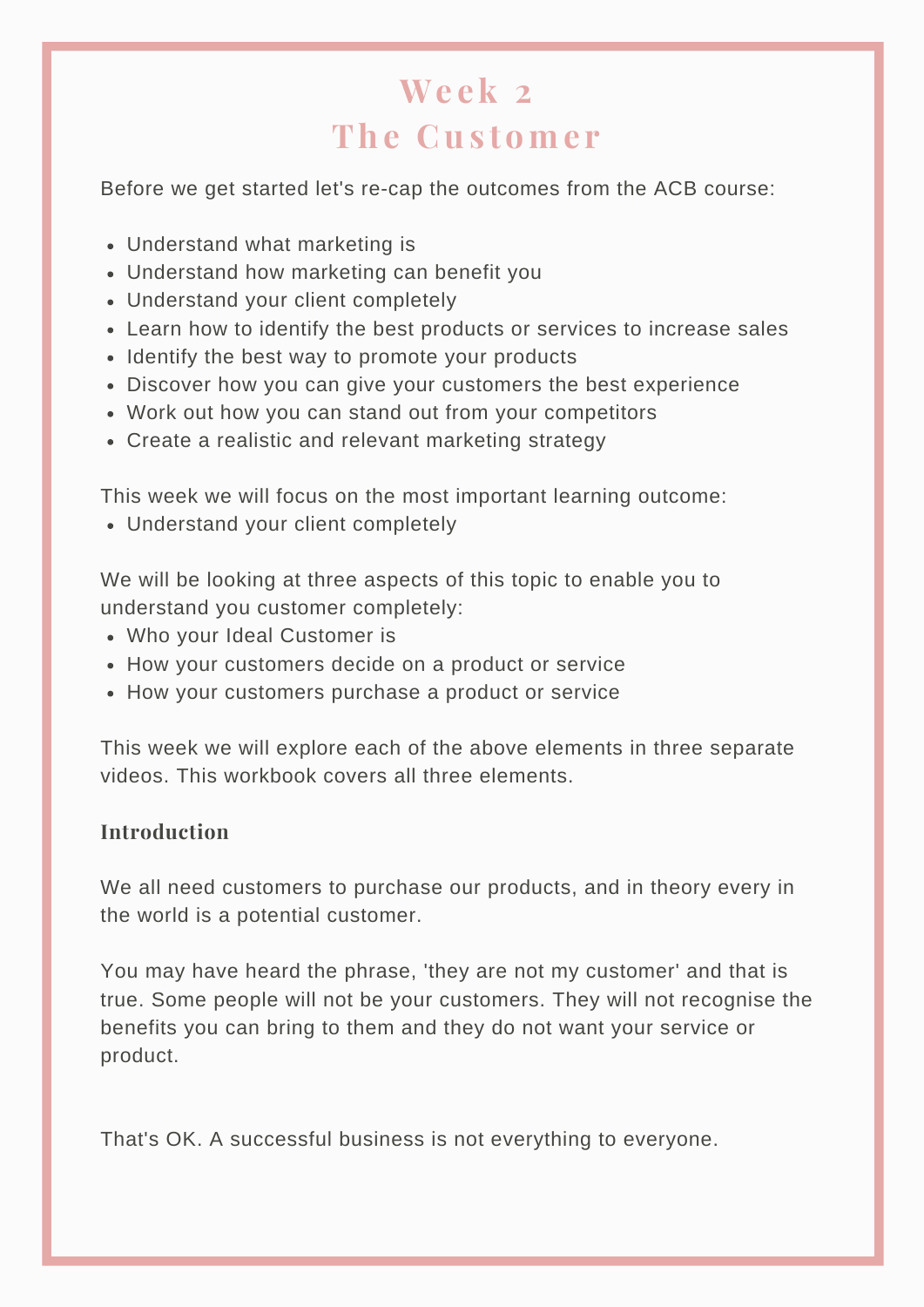We are interested in the group of people who are likely to buy our product or service. This group of people:

- Need our product or service
- Recognise the benefits of our product or service
- Are willing to pay for our product or service.

Now the people in this group often vary by age, occupation, lifestyle and beliefs and this does not help us grow our business.

# **2.1 Target Market**

To help us in business we need to identify our target market- the specific group of people who are likely to buy our products and have common characteristics.

The biggest companies in the world know their target market, for example Apple's target market for their devices is males and females between 20 and 45, who are middle class high earners.

Once we have identified our target market we can:

- Create relevant marketing messages
- Attract and convert people who are likely to buy
- Stand out from competitors
- Build loyalty
- Stay focused

After all, it is easier to tailor your message to a group of women aged 30- 45 than men and women aged 16-60.

# **How do you work your Target Market?**

You can work out your target market by:

- Looking at your social media statistics and identify who follows you. Once you have a business profile you can search through the statistics
- Think about your past customers
- Look at competitors and their target markets

You identify your target market according to four groups of characteristics: demographic, geographic, psychographic and behavioural characteristics.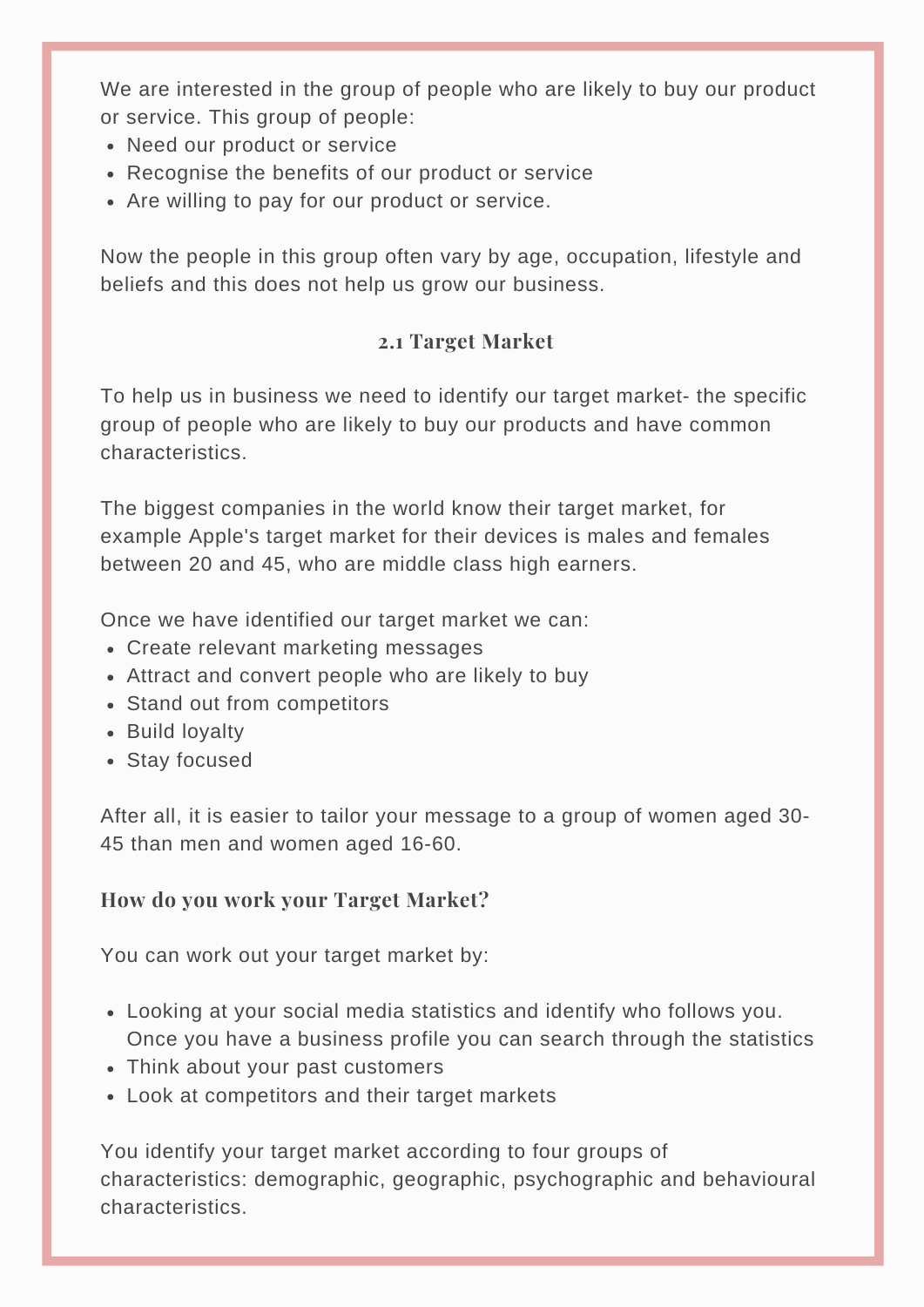Let's look at what these elements of these characteristics you need to consider:

#### 1. **Demographic Characteristics:**

**What is the age range?** Age impacts what people buy and how- 60 year old women are less likely to shop online compared to teenagers.

**Which gender?** Gender determines what people buy- a lady is more likely to buy makeup.

**What is their income?** Income can influence whether people buy cheap or luxury brands.

**What is their occupation?** Different occupations value different things- a salesperson is likely to buy suits unlike a manual worker.

#### 2. **Geographic Characteristics:**

**Do they live in the UK or are they international?** Different countries have different values.

**What is the local culture?** Different areas have different cultures, for example winter coats sell better in cold climates.

**Do they live in a urban or rural area?** This influences where and how people buy- someone living in a town has more choice than someone living in a village.

#### **3. Psychographic Characteristics:**

**What is their lifestyle like?** Different lifestyles have different interests. Consider marital status, sexuality, political views.

**What do they do in their spare time?** Someone who is interested in the arts, values something different compared to a football fan.

**What are they interested in? What are their values?** Younger people are more likely to care about eco friendly products.

#### **4. Behavioural:**

**Do the customers buy in bulk or frequently in smaller amounts? How loyal are the customers?** How can you increase loyalty? Do you need to look for new customers regularly?

**How frequently do consumers use the product?** Marketers often group segments based on heavy, moderate and light users.

**What benefits do they need from the product?** A massage could be relaxing for one customer and provide pain relief for another.

As you can see working out your target market provides you with so much information.

Use the next page to identify your target market. You do not have include all of the above characteristics, but the more you use, the more useful your target market will be.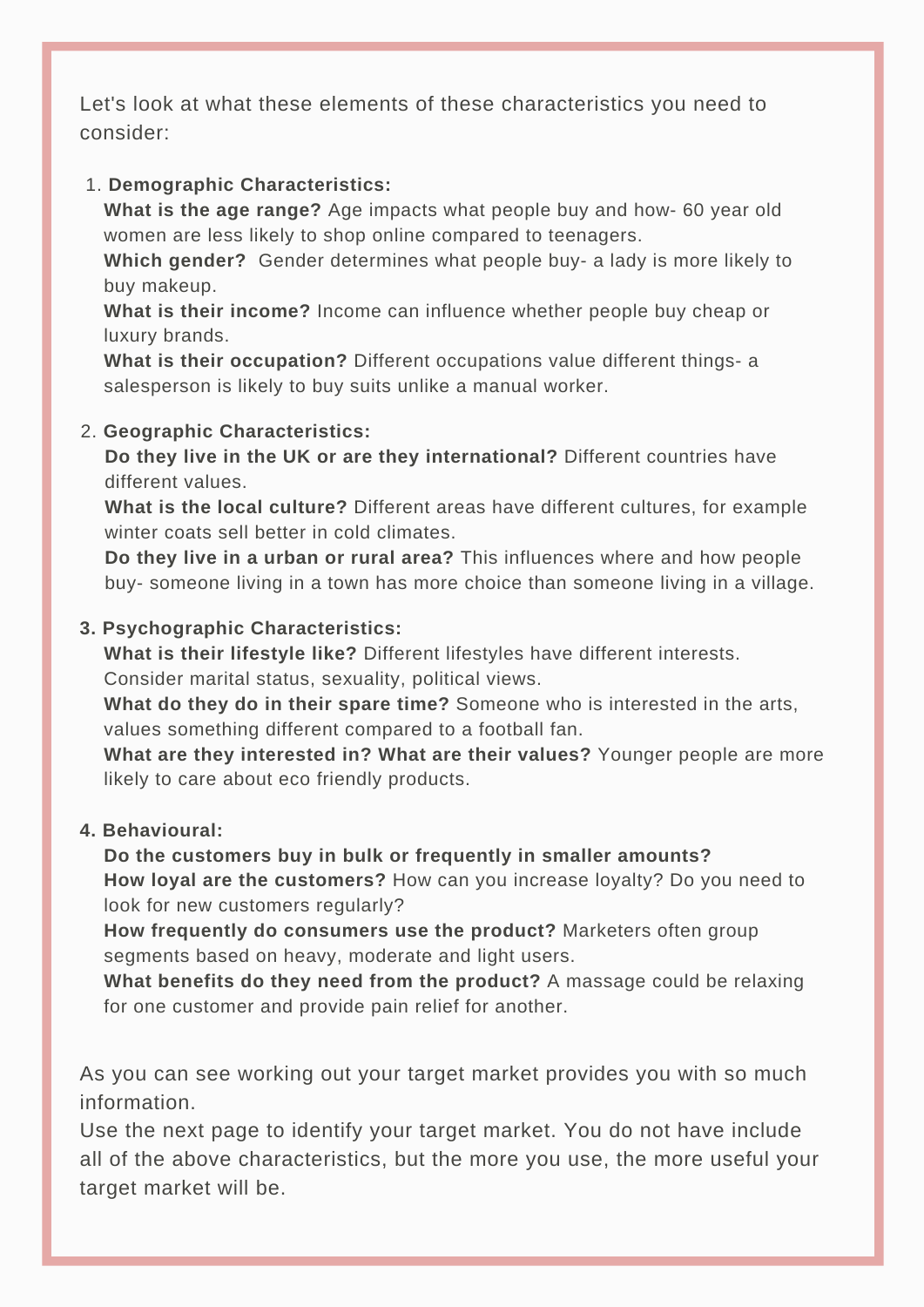| Take your bestselling product or service and identify your target market. |
|---------------------------------------------------------------------------|
|                                                                           |
| 1. Demographic Characteristics:                                           |
|                                                                           |
|                                                                           |
|                                                                           |
|                                                                           |
| 2. Geographic Characteristics:                                            |
|                                                                           |
|                                                                           |
|                                                                           |
|                                                                           |
| 3. Psychographic Characteristics:                                         |
|                                                                           |
|                                                                           |
|                                                                           |
|                                                                           |
| 4. Behavioural Characteristics:                                           |
|                                                                           |
|                                                                           |
|                                                                           |
|                                                                           |
|                                                                           |
|                                                                           |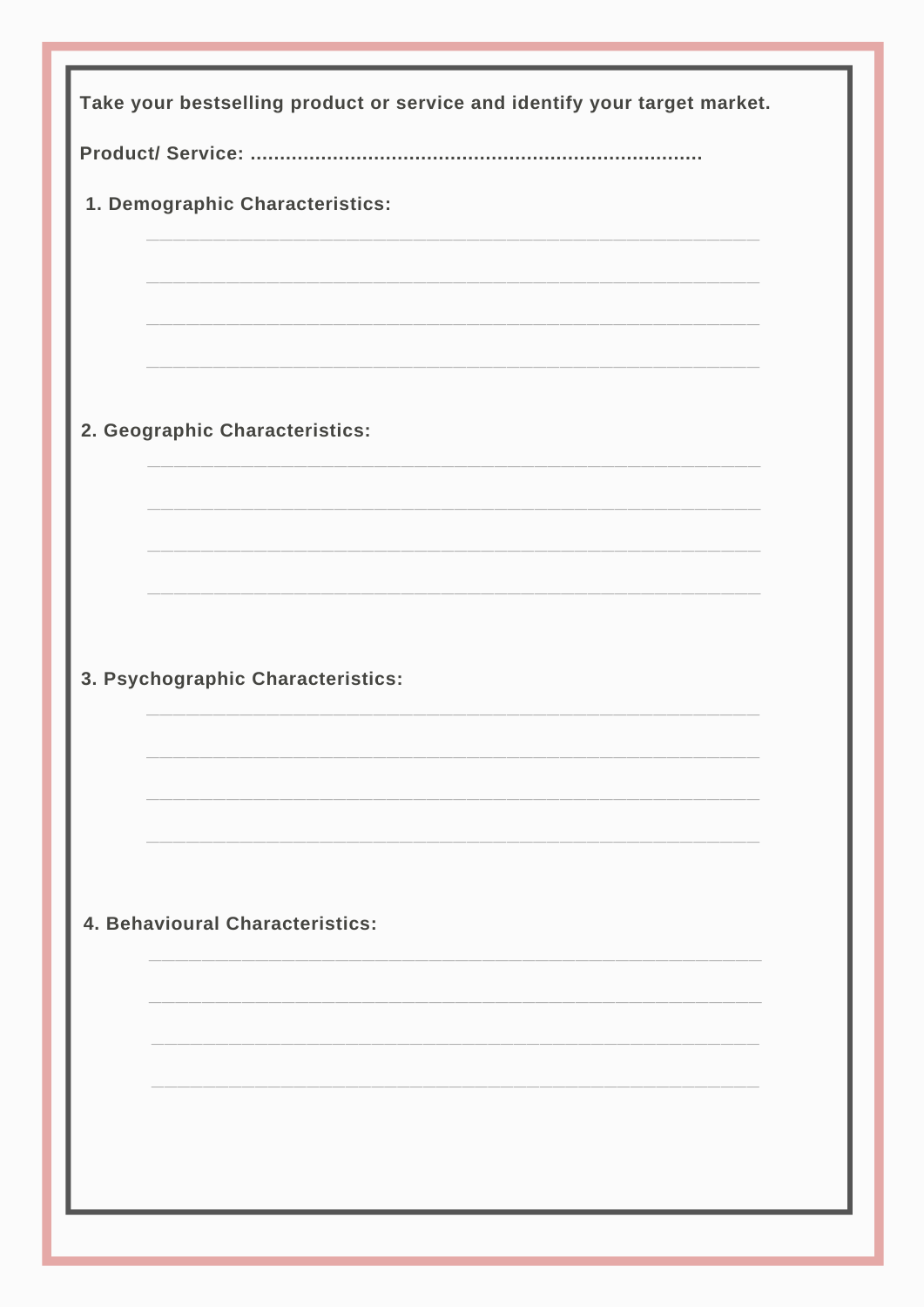# **Ideal Client**

Imagine being able to narrow down your customers even more

Within the target market is a group of specific people, the customers who will love you and your brand, these are called your ideal clients.

These are the people you want to work with all the time, the customers who give you the reason to be in business.

They pay you on time, they buy the products and services you love providing, and they even tell everyone about you because they love everything you do.

These are the people we want to attract. And we need to know these people before we do anything else.

To identify these dream clients we need to get really specific, we need to work out our ideal client.

# **Why should I work out my Ideal Client**

This is my favourite activity- if you only do one thing in this course, do this!

Once you have identified your ideal client you will find everything much easier, you will be able to:

- Easily craft your marketing message
- Super focus your promotional efforts on where customers are- no more wasting time on pointless promotions
- Introduce new products that you know customers will love
- Know how to price your products
- Know what customers want from your products or services, and how you can tell them
- Save time and money as your actions will be targeted on the people who will buy your product
- You can even work out what customers will be interested in sharing on social media!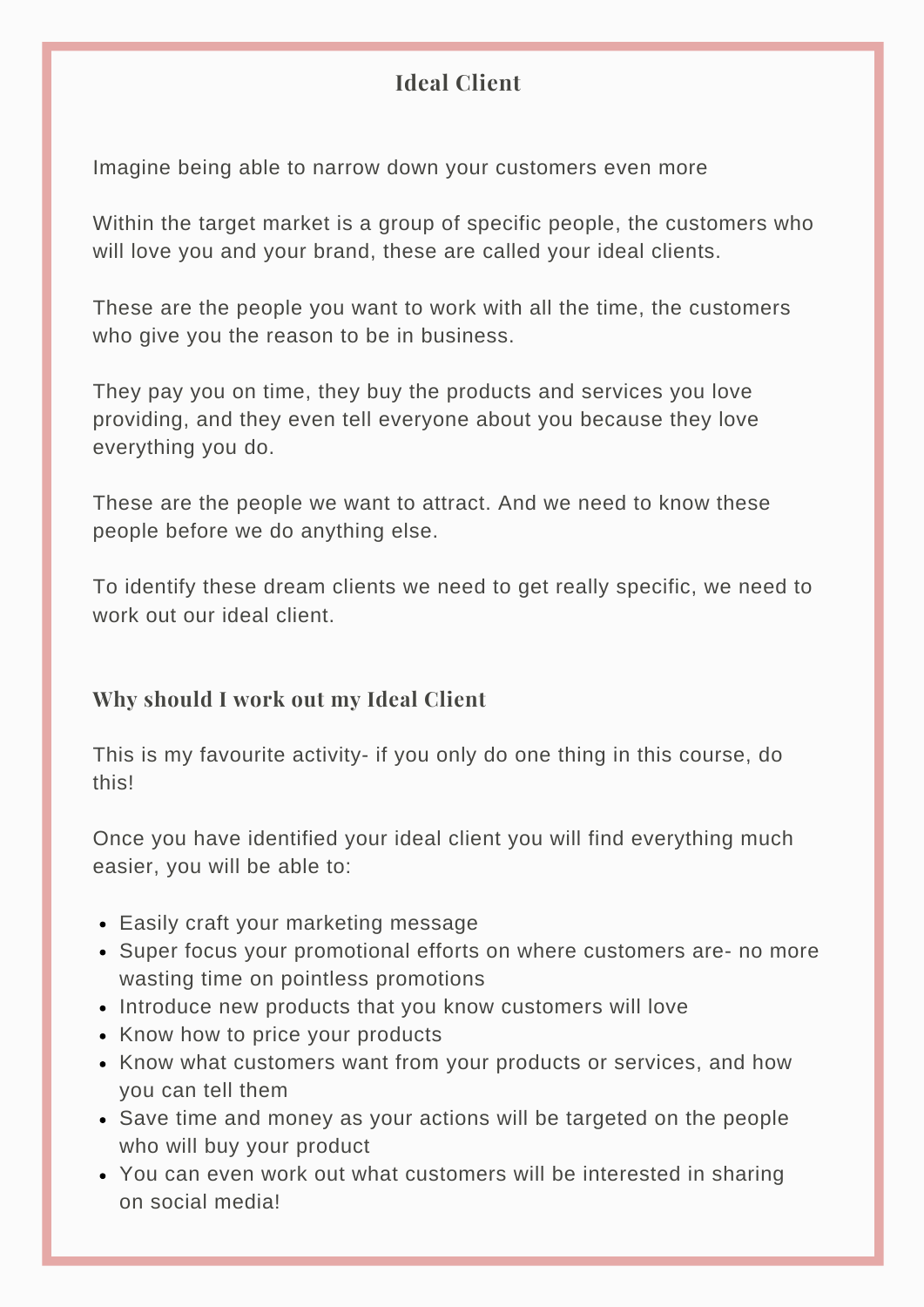# *Focus on one, sell to many*

The more you know about that one person, the easier everything will become.

Using your ideal client you can even work out when they are more likely to buy from you. For example, if your ideal customer is a mother of 5 year old twins, they may not be interested in your product in the middle of the summer holidays when they are juggling childcare. On the other hand in September they may have more time and money.

Once you know your ideal customer, you can think from their point of view and get into the external mindset needed for business success.

#### **How do I work out my Ideal Client?**

When working out your ideal client you need to know everything about them. You need to know them better than you know yourself. Imagine you are writing a book- they are the main character.

To work out your ideal client, you need to consider who your perfect customer would be and describe them in as much detail as possible.

This could be based on a mixture of different people- they may have characteristics of friends, family, favourite clients or even yourself.

You may find you have multiple ideal clients, and these may vary between services or products and that is fine.

Please remember your ideal client does not limit you, of course you will serve people who don't match this profile. It just makes every business decision which you make easier.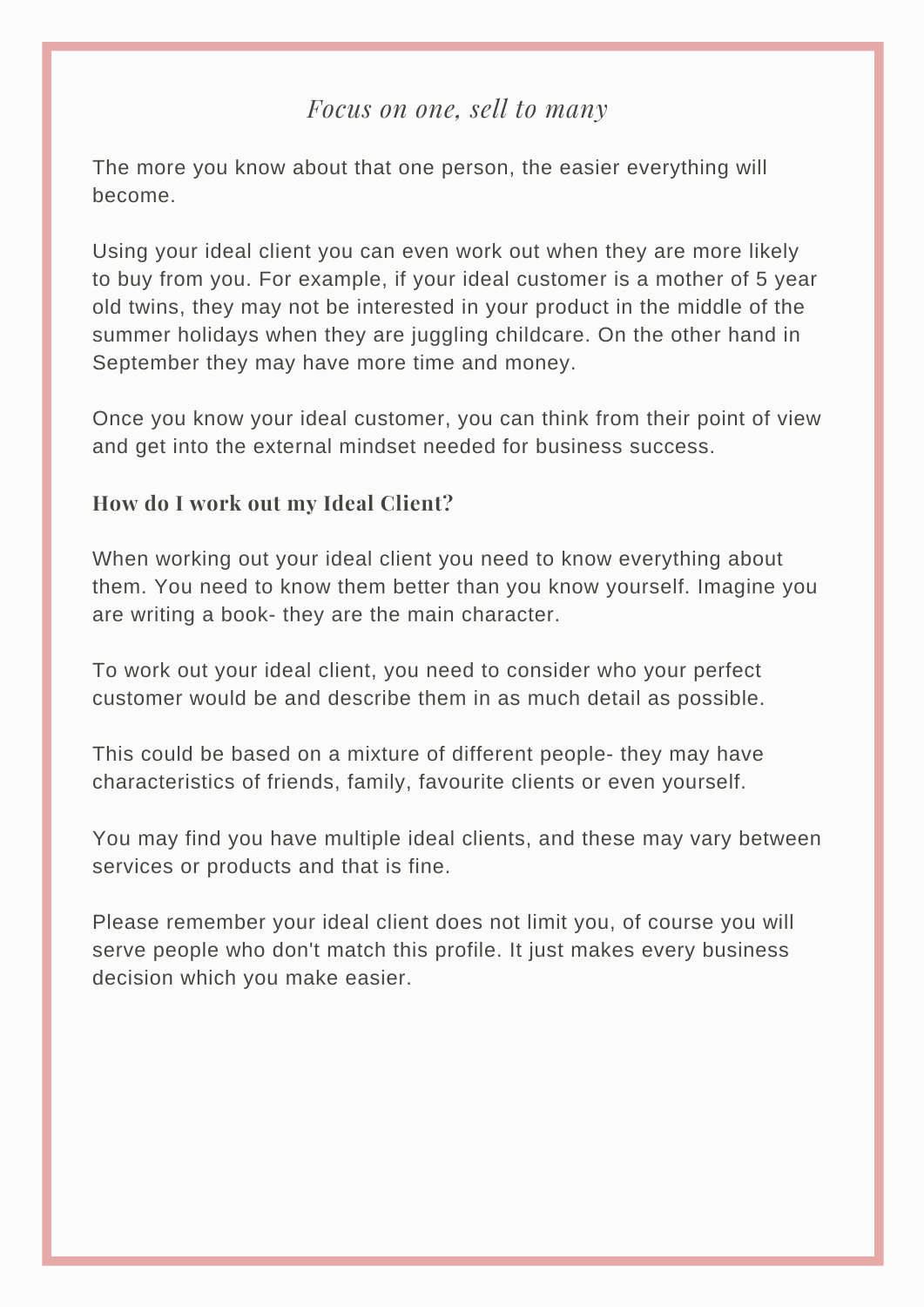On the next page there is a worksheet where you can work out your ideal client, using the suggestions in the box below.

Give them a name and find a picture online that represents them. Do everything you need to imagine who they are.

| <b>Family Life</b>                                                                                                                                                                                                                                                                                 | <b>Information Gathering</b>                                                                                                                                                                                                                                                          |
|----------------------------------------------------------------------------------------------------------------------------------------------------------------------------------------------------------------------------------------------------------------------------------------------------|---------------------------------------------------------------------------------------------------------------------------------------------------------------------------------------------------------------------------------------------------------------------------------------|
| Who do they live with?<br>Are they married?<br>Do they have children?<br>What are their relationships with family<br>members?<br>Who influences them?                                                                                                                                              | How do they find out about things-<br>facebook, instagram, newspapers,<br>magazines, adverts<br>Are they influenced by famous people?<br>Are they influenced by friends and<br>family?                                                                                                |
| Work & Education                                                                                                                                                                                                                                                                                   | <b>Buying habits</b>                                                                                                                                                                                                                                                                  |
| Where do they work?<br>What do they do in their job?<br>Do they like work?<br>What are their aspirations?<br>How much do they earn?<br>Who do they work with?<br>How have they been educated?                                                                                                      | How do they buy things?<br>Are they influenced by friends and family<br>when buying things?<br>Who makes the ultimate purchasing<br>decision?<br>How do they like to buy things-<br>convinience or for the experience?<br>What makes them loyal?<br>What would stop them from buying? |
| Friends & Social Life                                                                                                                                                                                                                                                                              | Problems & why they will buy from you                                                                                                                                                                                                                                                 |
| Do they have a large friendship group?<br>How do they spend spare time?<br>Who influences them?<br>What interests do they have?<br>Do they follow latest fashions?<br>Do they like travelling and where do they<br>go?<br>What do they care about? Fashion,<br>the environment, self interest etc. | What problems do they have that<br>your product will solve?<br>What do they want from your<br>product?<br>What are there pain points?<br>What will make them choose you<br>over competitors?<br>What do they want from you- in<br>terms of product, price, promotion?                 |

Once you have completed the worksheet- print it off and put it where you work. Make an agreement with yourself- that every decision you make will be based on them from this moment on!

As with everything in business, it is best to re-evaluate your ideal client every so often.

If your business does not seem to be growing you may need to reassess your ideal client. For example if you are selling cheap furniture you need to attract people who follow the latest trends, not people who buy and keep furniture for 20 years!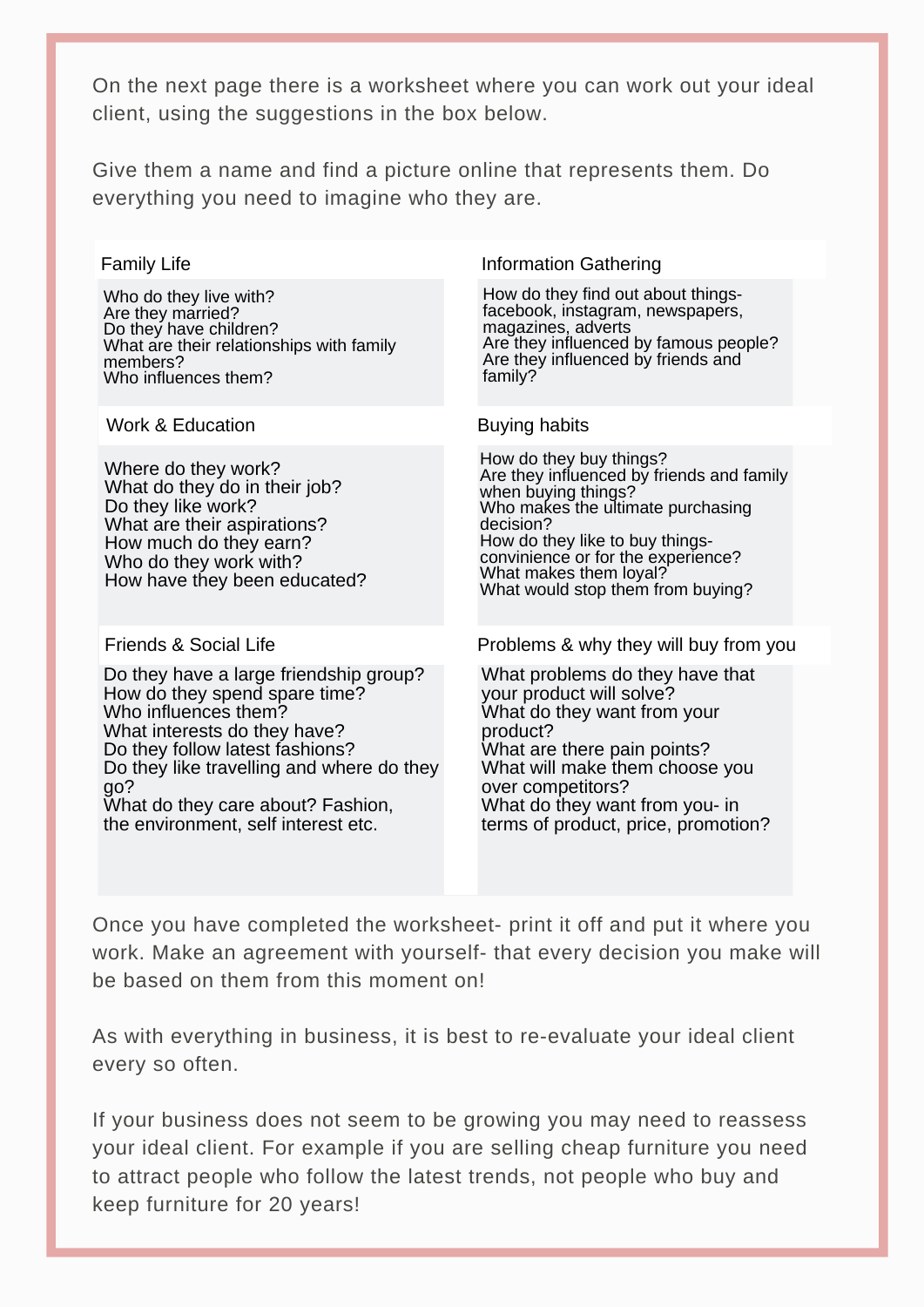# Ideal Client

|                       | ╾ | $\sim$ $\sim$ $\sim$ $\sim$           |
|-----------------------|---|---------------------------------------|
| Name:                 |   |                                       |
| Age:                  |   |                                       |
| Gender:               |   |                                       |
| Location::            |   |                                       |
| <b>Family Life</b>    |   | <b>Information Gathering</b>          |
|                       |   |                                       |
| Work & Education      |   | <b>Buying habits</b>                  |
|                       |   |                                       |
| Friends & Social Life |   | Problems & why they will buy from you |
|                       |   |                                       |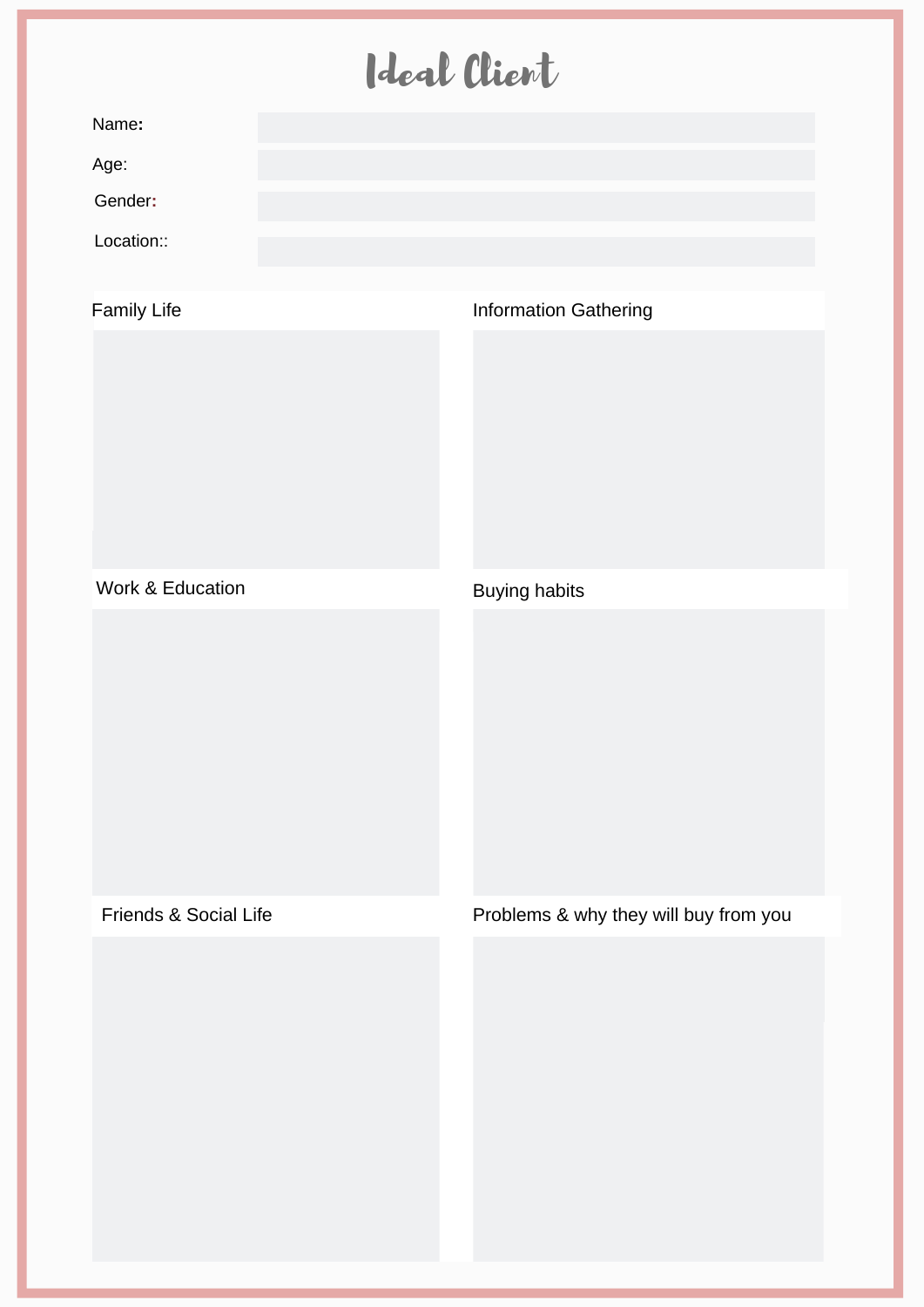# **2.2 The Five Roles in Buying**

Now we have an ideal client in mind, the next stage is to discover how they buy products and services.

Some purchases do not involve anyone else, for example when you buy a bar of chocolate or fuel for the car. These are called individual purchases. However there are many purchases that involve a number of people who influence the final decision.

For example last night we needed some milk for my son. I said to my husband,

"I'm going to get some milk for Robert from the shop over the road". To which my husband replied,

"I think we have enough for tonight, and I am going to the supermarket tomorrow"

For a single bottle of milk, a low cost item, two people were involved in the purchase. Instead of shopping in my local shop, Darren went to the supermarket.

**Consider the last thing you purchased, who was involved in the process? Did you speak to anyone beforehand? Did you buy and use the product or service? Did you buy the item for someone else?**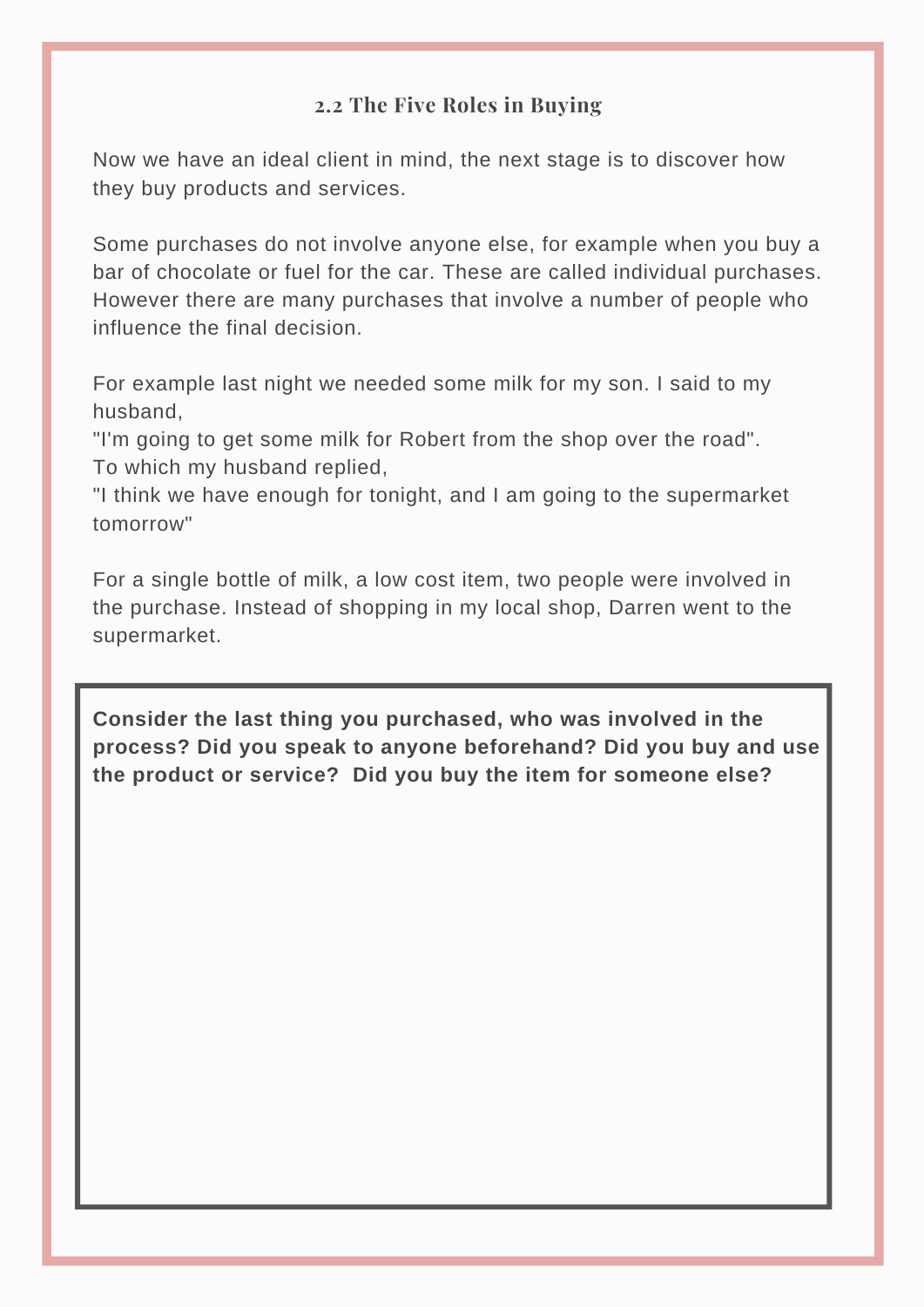As you can see from small purchases to bigger purchases there are other people involved, not just the customer.

Blackwell, Miniard and Engel identified five roles in purchasing a product or service and named this process as the Buying Centre. I like to call it the five roles.

# **Importance of the Five Roles**

Once we understand who is involved in a purchasing decision we can use this to our advantage by:

- Influencing their decisions to choose you and your products or services
- Overcoming any objections
- Becoming a well known brand which everyone recommends

# *We want to make sure everyone chooses you*

There are lots of statistics on who influences purchases and it is worth remembering there are certain groups who have a bigger role in purchasing:

- Women are more likely to influence decisions on washing machines and carpets
- Men are more likely to influence decisions on TV's
- Joint decisions are more likely to be made in two income households
- Men make up to 50% of the purchase decisions on food
- Working women households spend more money on eating out and childcare
- Teenagers influence decisions cards and household products

#### **What are the Five Roles?**

Blackwell, Miniard and Engel identify the five roles as:

- 1. Initiator- the person who starts the role of buying. They may or may not research the product or service.
- *Influencer* the person who attempts to persuade the others involved. 2. They may gather information and impose their will on the decision.
- *Decider* the person with the power. The person who makes the choice 3. of which product, they may have financial control.
- 4. Buyer- the person who actually buys the product.
- *User* the person who uses the product or service. 5.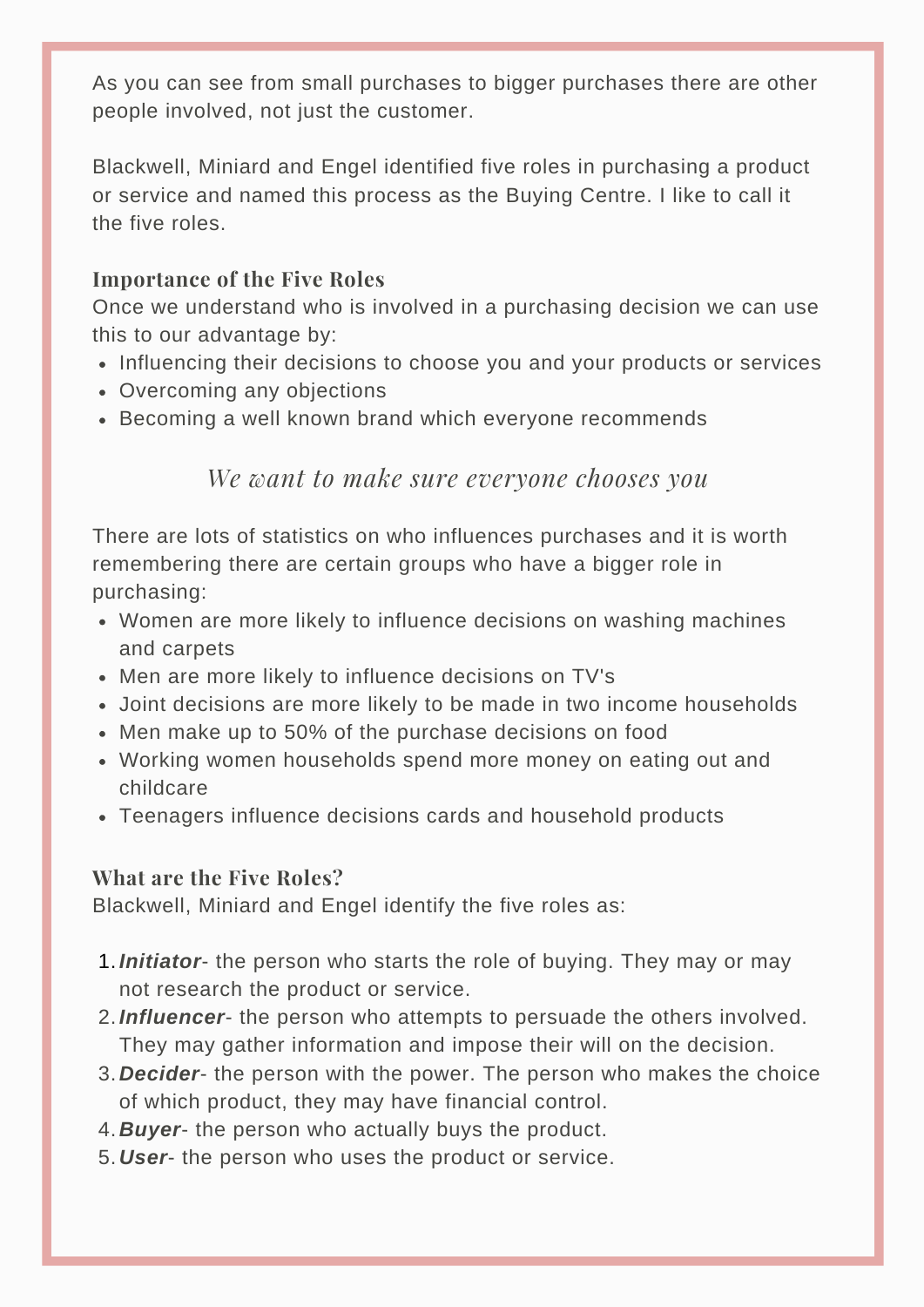Let's look at some examples before you complete the 5 roles for your ideal client.

#### **Toy purchase**

- 1. Initiator- the boy who wants the toy
- *Influencer* the boy who wants the toy tries to influence his parents. 2. His sister tries to influence the boy
- *Decider* the parents 3.
- *Buyer* the parents 4.
- *User* both the boy and the girl 5.

#### **Car purchase**

- 1. **Initiator** the mother who needs a new car
- *Influencer* the teenage son, the father and the brother who loves cars 2.
- *Decider* the mother and father 3.
- *Buyer-* the mother and father 4.
- *User* the mother and teenager 5.

#### **Beauty purchase**

- 1. **Initiator** the lady who wants a new foundation
- *Influencer* the lady's best friend, the makeup representative, the 2. lady's cousin
- *Decider* the lady 3.
- *Buyer* the lady's partner 4.
- *User* the lady 5.

The above examples demonstrate why it is important to know who is involved in the five roles. For example if you owned the company who made and sold the foundation you would need to make sure the makeup representative knows the product. You would also need to make the lady's partner comfortable with purchasing makeup- after all they could choose to purchase online or elsewhere.

Every customer will have different people involved in the five roles. However as we know our ideal client we can work out who is likely to be involved in their decision. We can then tailor our messages and customer interaction to suit everyone involved.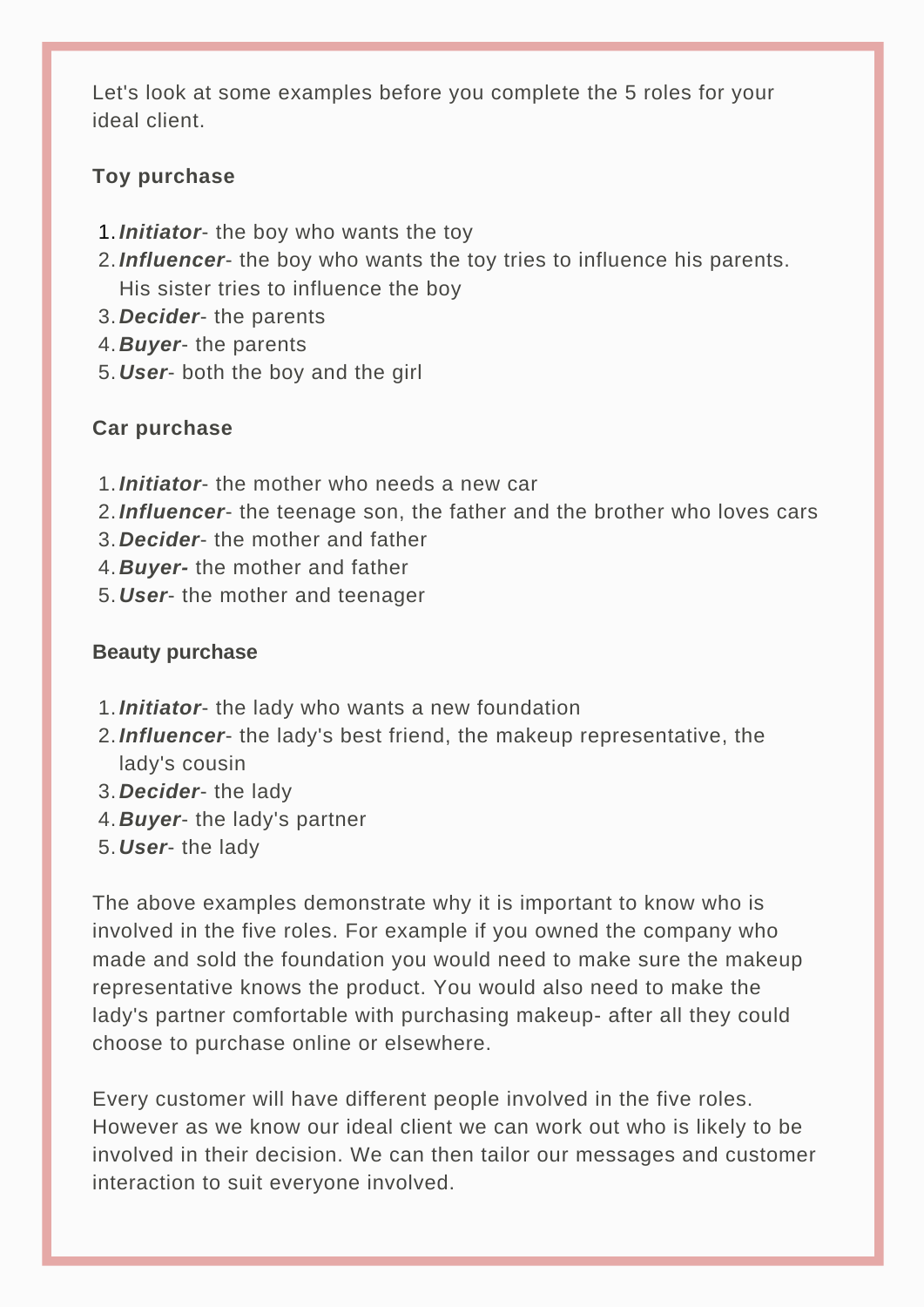| Take 1 of your products or services and work out the five roles for your ideal<br>customer. Consider anything you need to do to help these people choose you. |  |  |  |
|---------------------------------------------------------------------------------------------------------------------------------------------------------------|--|--|--|
|                                                                                                                                                               |  |  |  |
| 1. Initiator:                                                                                                                                                 |  |  |  |
|                                                                                                                                                               |  |  |  |
|                                                                                                                                                               |  |  |  |
| 2. Influencer:                                                                                                                                                |  |  |  |
|                                                                                                                                                               |  |  |  |
|                                                                                                                                                               |  |  |  |
| 3. Decider:                                                                                                                                                   |  |  |  |
|                                                                                                                                                               |  |  |  |
|                                                                                                                                                               |  |  |  |
| 4. Buyer:                                                                                                                                                     |  |  |  |
|                                                                                                                                                               |  |  |  |
|                                                                                                                                                               |  |  |  |
| <b>5. User:</b>                                                                                                                                               |  |  |  |
|                                                                                                                                                               |  |  |  |
|                                                                                                                                                               |  |  |  |
|                                                                                                                                                               |  |  |  |
|                                                                                                                                                               |  |  |  |
|                                                                                                                                                               |  |  |  |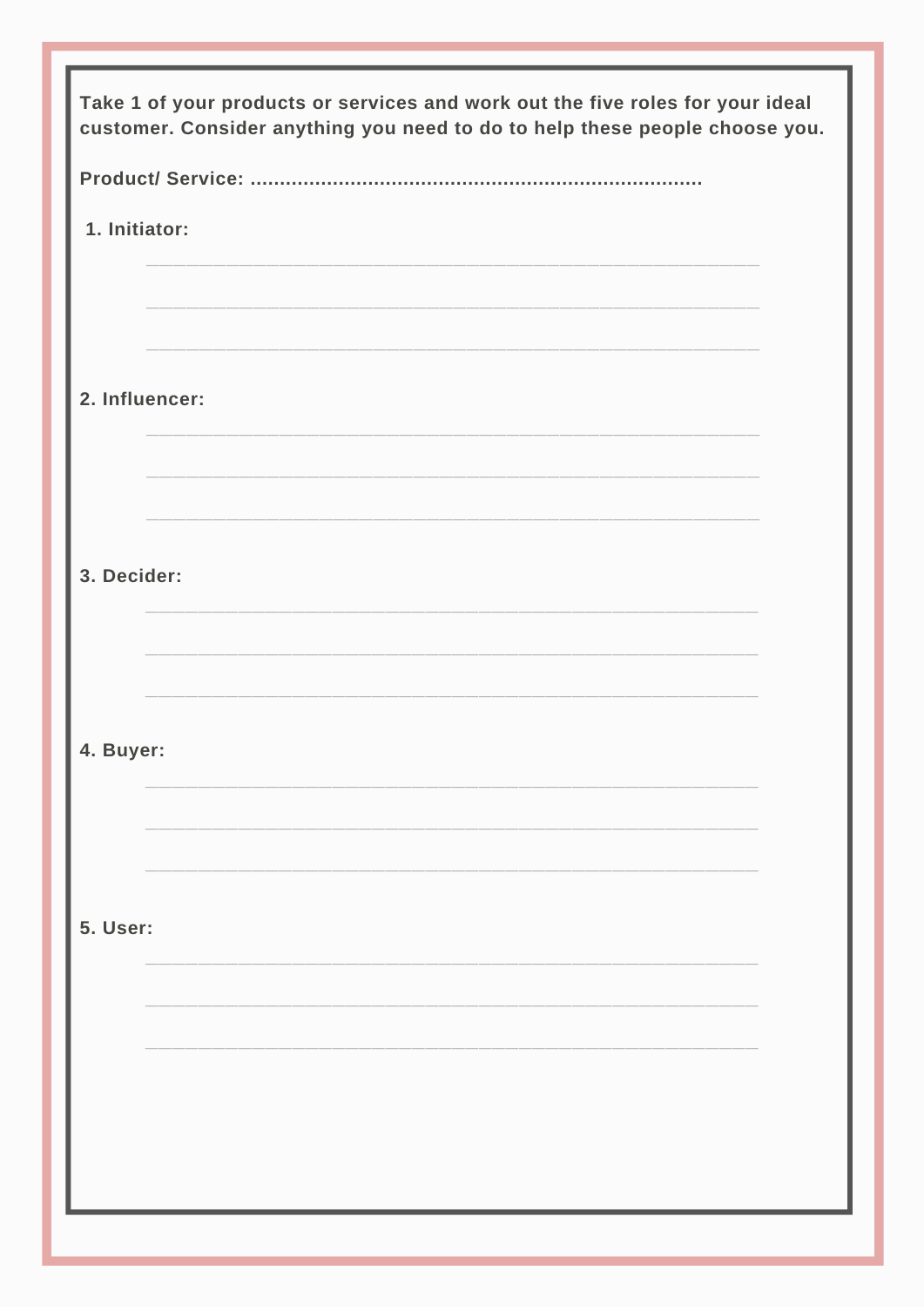#### **How Customers Buy**

Now we know who our ideal customer is, and who can impact what they buy, we need to understand the stages of purchasing your product or service.

We all know that in the online world, purchases are not as simple as they once were.

Recently my Dad invited some friends for Dinner, Mum was away. Five years ago, Dad would have just visited his preferred supermarket and picked a meal.

Whereas now, to decide what he wanted to cook, he went online and researched the best Moussaka. He found out a smaller supermarket did the best Moussaka according to reviews, so he went to this shop instead of his regular choice.

Even deciding what to eat is not a simple choice!

**Think back to the last high priced item you purchased. What stages did you go through before you choose the item? Did you do any research? Ask questions? Look at alternatives? List the stages you went through here:**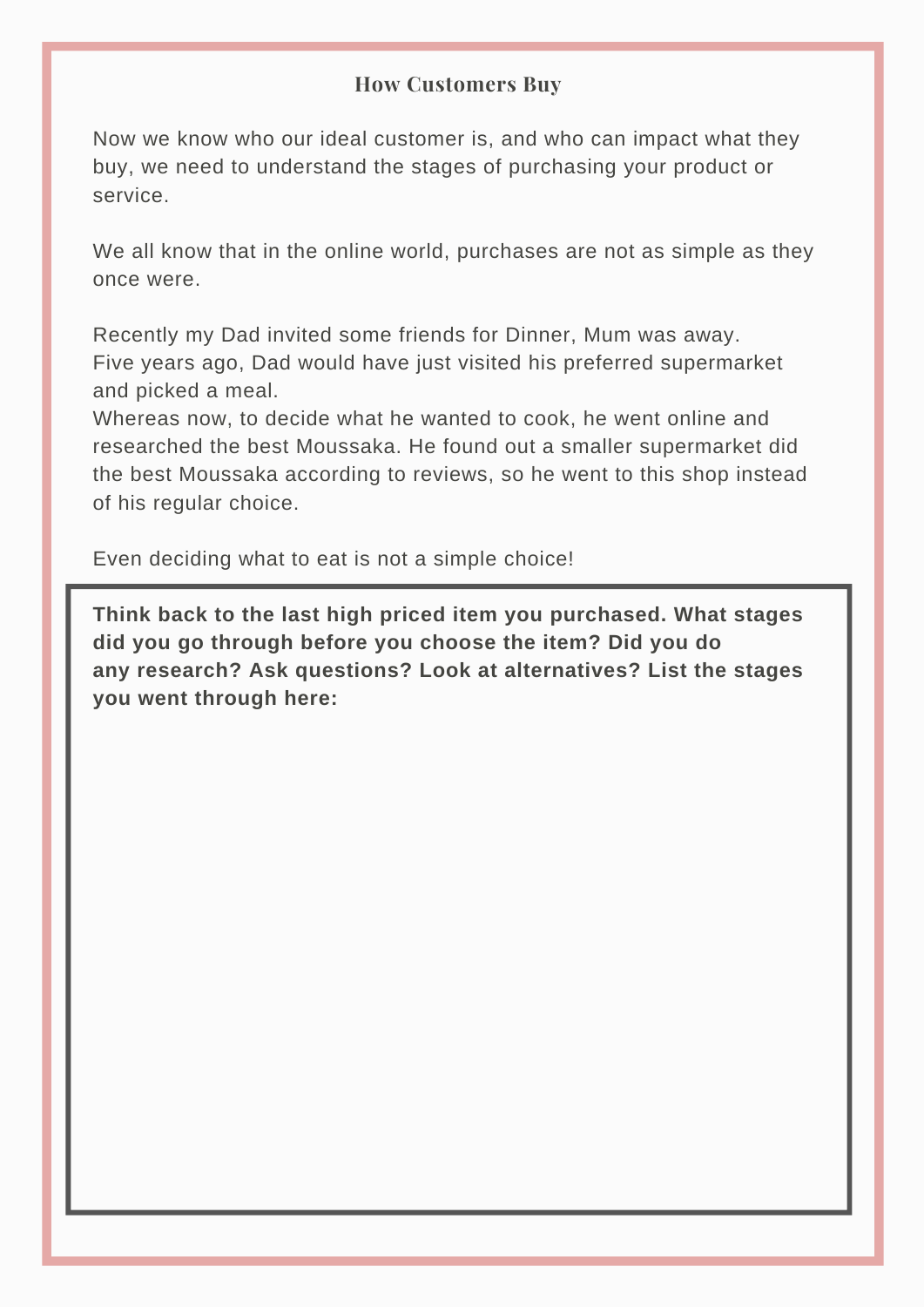# **2.3 The Consumer Decision Making Process**

Once you work out the stages your customer goes through before they purchase your product or service, you can work out how you can guide and influence their decision. After all it is likely that you will have competitors who offer similar products or services. We want your customers to choose you- not them.

Once you understand the process your customers go through we can:

- Instigate a customer need through promotions
- Identify what needs customers have and meet their needs
- Identify things that would stop them from buying
- Create target marketing strategies that appeal to customers

*Once you understand the process a customer goes through, you can anticipate where a customer may loose interest, and attempt to influence the decision.*

#### **What is the Consumer Decision Making Process?**

Various versions of the Consumer Decision Making Process exist, however the stages of the process remain the same.

#### 1. *Recognition of a problem*

Your customer realises they have a need for something and want to solve the problem.

However they may not buy the item if they have more important things to buy, or if something prevents the purchase.

#### 2. *Search for information*

When a customer has a strong need they will go and search for information to find solutions. They begin to search internally using their memory to reflect on experiences and marketing communications. If they cannot find an internal solution they will search for an external solution.

They may ask people they know, look at commercial sources or check out review sites. The internet is a key external resource.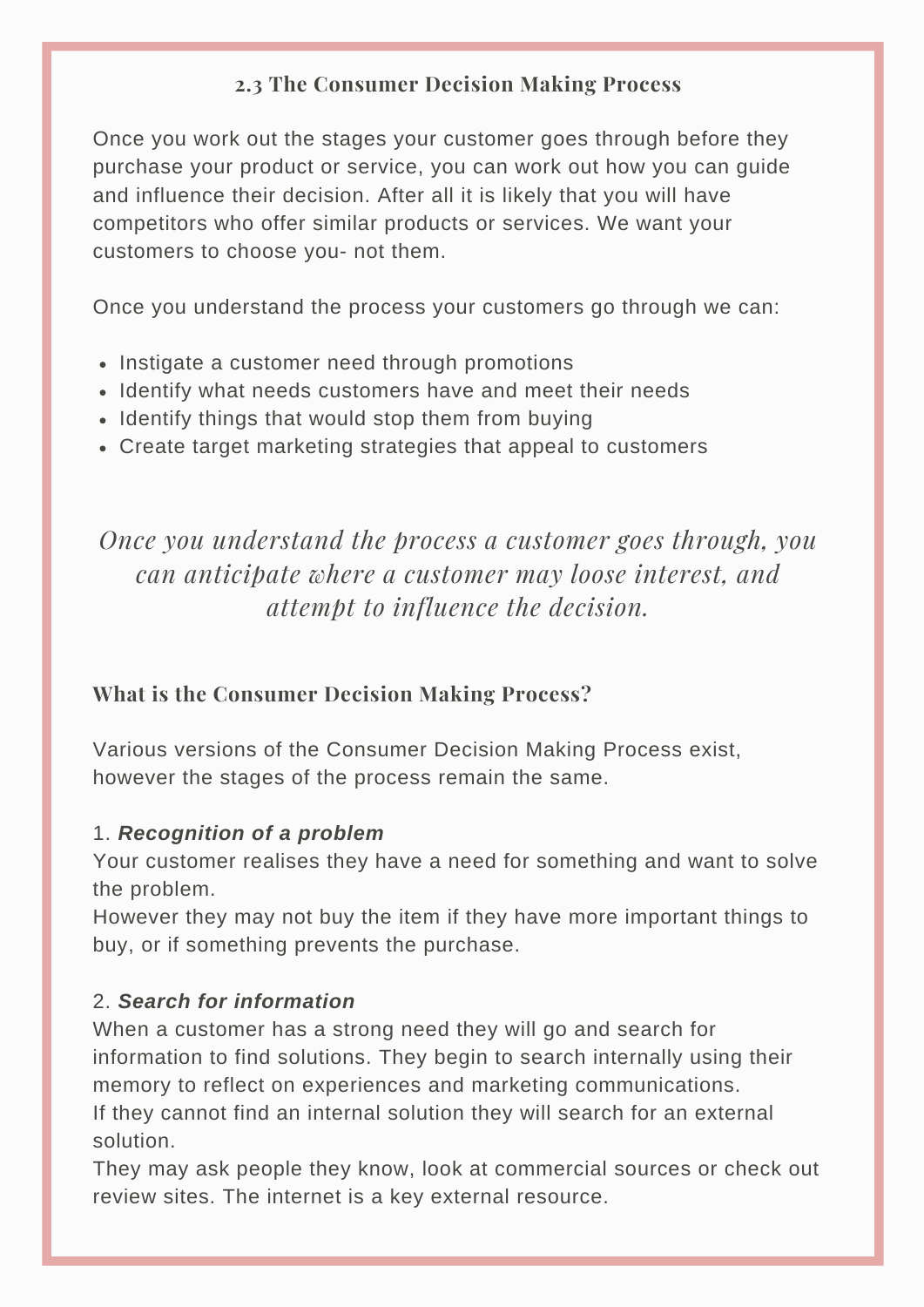# 3. *Evaluation of alternatives*

Following the information search the customer will shortlist the options available, and compare each one.

They may consider elements such as:

- hrand
- price
- availability
- personalisation options

Typically if a product is a high price or of a high significance, more evaluations will be carried out.

Emotion is also involved when purchasing items relating to self image or belief.

If a product is of a lower price, purchasing may become habitual with little evaluation

# 4. *Purchase*

The customer will then make a purchase.

# 5. *Post- purchase evaluation*

Following a purchase the customer will reflect on the purchase and the process.

The customer may have concerns after they have bought especially if:

- The purchase was at a high cost
- The purchase cannot be returned
- The consumer suffers from anxiety

# **Implications of the Consumer Decision Making Process**

Let's look at how you can use each stage to attract customers.

# *Recognition of a problem* 1.

Through anticipating and recognising your customers need, you can gain competitive advantage by solving that need. You can also:

- Overcome anything that may inhibit the need- for example if your customer wants to feel secure online you may choose to over paypal as a payment method.
- Instigate the need through promotions- for example mobile phone companies advertise the benefits a new phone will bring, instigating the need for a new phone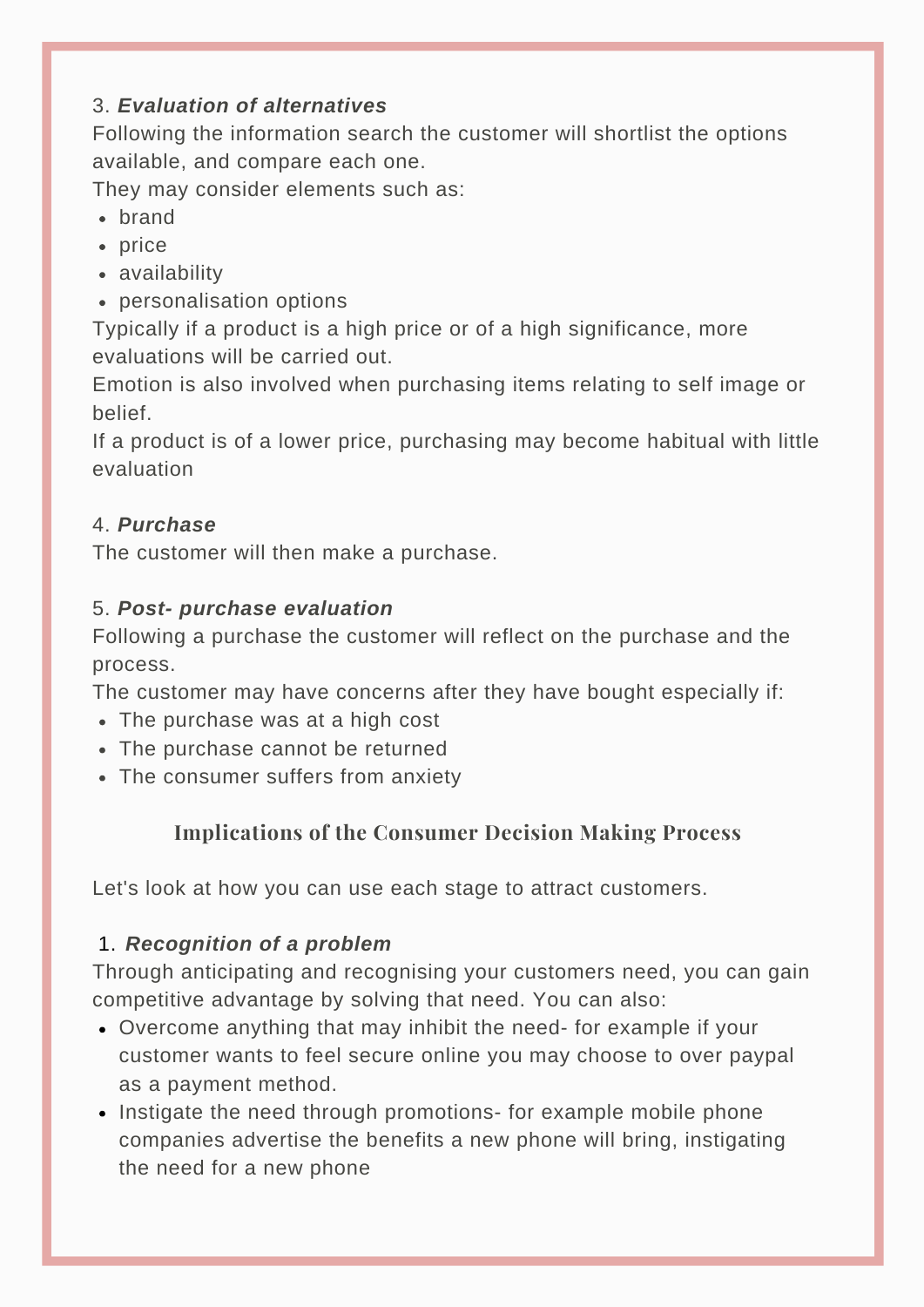# *2. Search for information*

By identifying the places your customers will go for the external information search, you can be in the right place for your customers. You can also:

- Ensure your promotional work and your brand is remembered by customers to influence the internal information search.
- Offer an amazing customer experience.
- Encourage customers to review or recommend you though vouchers and loyalty schemes.

# 3. *Evaluating the alternatives*

If you can identify the alternatives on offer you can make sure your marketing messages and promotional materials show why your product or service is best. You can also:

- Ensure you have a strong recognisable brand with a set of clear brand beliefs.
- Overcome customers objections.

A great activity here is for you or a friend to compare your products, promotions and messages with those of your competitors.

#### 4. *Purchasing*

The purchase of an item is key as you need to make your product or service easy to purchase. You can also create a fantastic customer experience to encourage your customer to recommend you.

#### 5. *Post purchase evaluation*

At this stage you need to make sure your customer is happy by:

- Ensuring your product does what it should.
- Ensuring the customer has had a positive experience.
- Following up via email, newsletter, future discounts to retain your customer.

On the following page consider the Consumer Decision Making Process from your ideal clients point of view, for one or more of your products.

Also note down anything you need to do to make sure the process ends with a happy customer.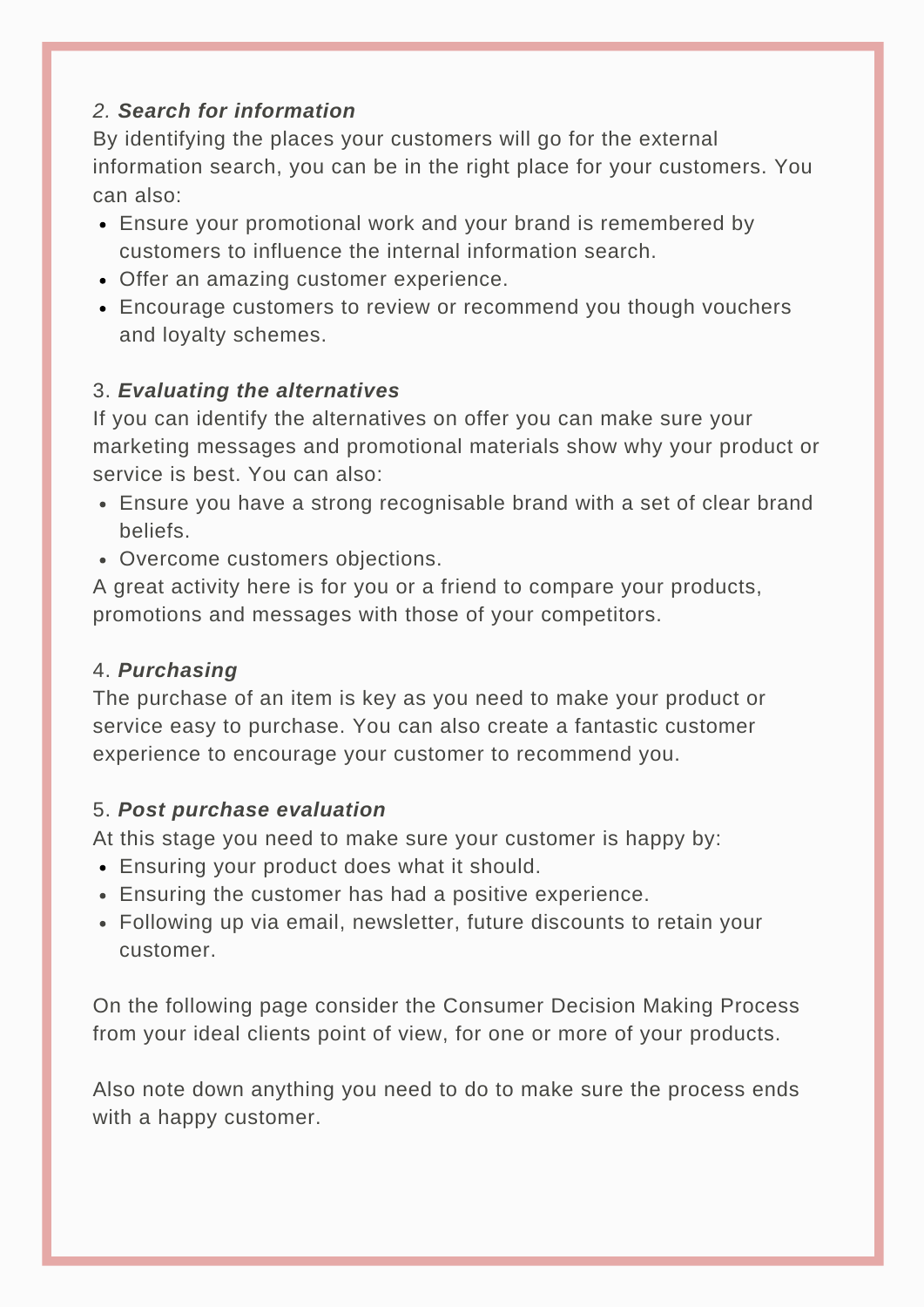| Take your ideal client and 1 of your products or services, and work out the<br><b>Consumer Decision Making Process</b> |  |  |  |  |
|------------------------------------------------------------------------------------------------------------------------|--|--|--|--|
| 1. Recognition of a problem- what will cause them to need the product?                                                 |  |  |  |  |
|                                                                                                                        |  |  |  |  |
|                                                                                                                        |  |  |  |  |
|                                                                                                                        |  |  |  |  |
| 2. Search for information- where could they go for information/ where should I<br>be?                                  |  |  |  |  |
|                                                                                                                        |  |  |  |  |
|                                                                                                                        |  |  |  |  |
|                                                                                                                        |  |  |  |  |
| 3. Evaluation of alternatives- what can I say/ do to make my product the best?                                         |  |  |  |  |
|                                                                                                                        |  |  |  |  |
|                                                                                                                        |  |  |  |  |
|                                                                                                                        |  |  |  |  |
| 4. Purchase- how can I make sure the customer enjoys the purchase?                                                     |  |  |  |  |
|                                                                                                                        |  |  |  |  |
|                                                                                                                        |  |  |  |  |
|                                                                                                                        |  |  |  |  |
| 5. Post purchase evaluation- how can I make sure my customer is happy?                                                 |  |  |  |  |
|                                                                                                                        |  |  |  |  |
|                                                                                                                        |  |  |  |  |
|                                                                                                                        |  |  |  |  |
|                                                                                                                        |  |  |  |  |